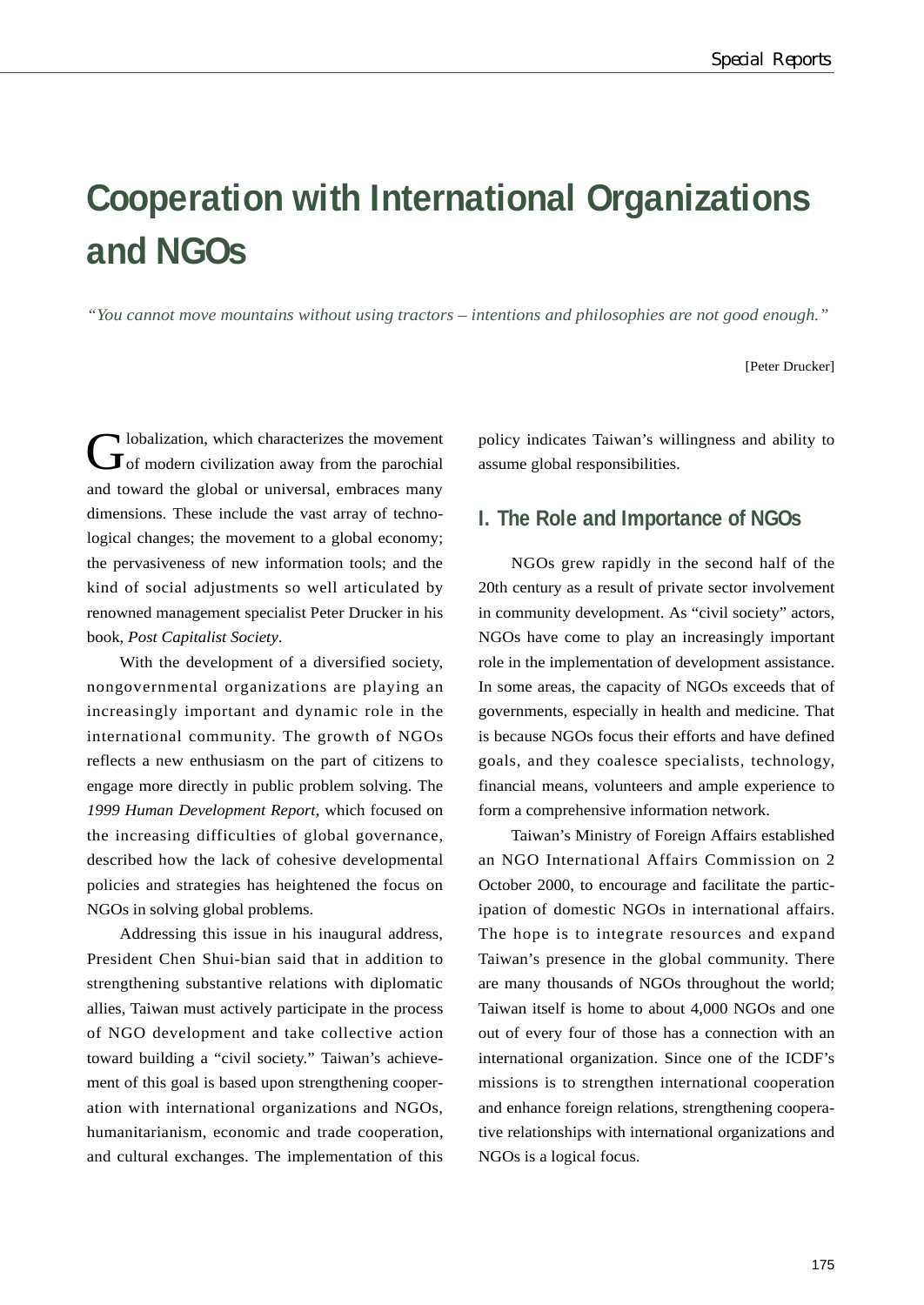# **II. Strategies in Cooperation Between the ICDF and International Organizations and NGOs**

For successful implementation of international cooperation projects, the ICDF utilizes Taiwan's foreign assistance resources and promotes Taiwan's competitive advantage in macroeconomic policy planning and management, SME development, foreign trade expansion, and training of labor resources. To reduce planning costs and achieve efficient leverage in cooperative projects, the ICDF cooperates with international institutions and organizations on a bilateral or multilateral basis. This strategy boosts the chances for success and expands Taiwan's presence in the global arena. Current strategies being employed by the ICDF in its cooperative work with international organizations include the following.

1. Joint financing between the ICDF and international organizations in implementing international cooperation development projects.

2. Utilizing the advantages of Taiwan's technical missions abroad and combining these with capital provided by international organizations to carry out agricultural upgrading projects.

3. Combining Taiwan's advantages and specialties with the capital of international organizations in undertaking technical assistance projects.

4. Taking the initiative to participate in humanitarian assistance projects with international organizations or NGOs.

# **III. Achievements of ICDF Cooperation with International Organizations and NGOs**

In order to expand its presence in international activities, the ICDF has increased the number of cooperative programs with international organizations and NGOs. In addition to cooperating with regional development organizations such as the IDB, the ADB, the AfDB, the CABEI and the EBRD, the ICDF is increasingly diversifying its technical cooperation activities with NGOs. Examples include technical missions stationed abroad and the "SME Technical Assistance Project." As described below, cooperation with international institutions extends to joint investment and lending, technical cooperation, international human resources development and humanitarian assistance.

#### **1. Technical Missions**

Cooperation in this regard unites the expertise of Taiwan's technical missions with the financial resources of international organizations to achieve project goals. For example, Taiwan's technical mission in Nicaragua utilizes funds from the CABEI to carry out management training in rice production cooperatives. The technical mission's food processing project in Belize cooperates with the Pan American Health Organization to raise the nutrition and incomes of the people. Taiwan's technical mission in Saudi Arabia has cooperated with the Food and Agriculture Organization of the United Nations (FAO) to complete projects covering orange pest prevention and the nurturing of large numbers of disease-resistant orange tree seedlings. The technical mission in São Tomé and Príncipe receives loans from the AfDB to carry out chicken immunization and feed production programs.

In addition, successful cooperation has occurred between technical missions of other countries stationed abroad and Taiwan's missions. Technical missions from Spain and Taiwan worked collaboratively in Honduras on a vegetable export project. The German and Taiwan technical missions in Nicaragua cooperated on a pig raising project in southern Nicaragua. The US Peace Corps Mission and the Taiwan technical mission in Panama cooperated on a horticulture project. Japan's JICA studied examples of our successful foreign experiences in Paraguay for future reference.

#### **2. Technical Assistance**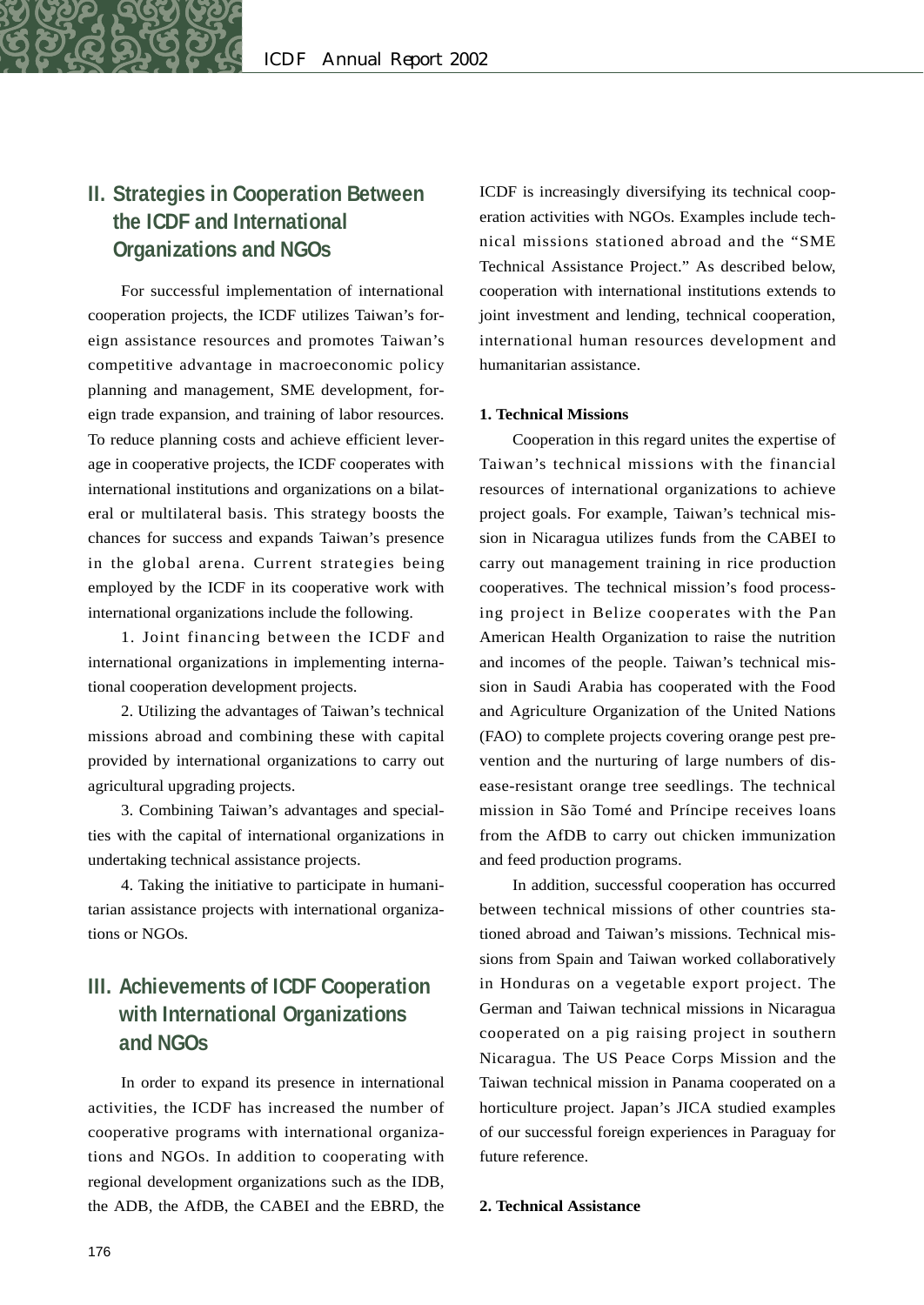The ICDF utilizes the successful experience of Taiwan's development of SMEs. Integration of this experience with the resources of international organizations enables the ICDF to send experts abroad for short term visits to other countries to lend technical assistance on the development of SMEs in their own countries. For example, the CABEI is presently considering providing funds to individuals or firms that are participating in the ICDF's technical assistance projects, to provide needed capital to initiate industrial upgrading and subsidies to procure necessary equipment. The CABEI and the ICDF have also agreed to collaborate in funding a Central American regional economic and industrial seminar where information on Taiwan's successful experience can be shared with others. The IDB's Japan Program has asked the ICDF for assistance in carrying out advisory services to upgrade the seafood processing industry in Nicaragua. The IDB is also providing funding for two Nicaraguan experts to visit Taiwan to receive training in seafood processing. In addition, the ICDF has recommended that Taiwan experts travel to Nicaragua to assist in the industrial upgrading and development of that industry. This endeavor involving the seafood processing industry in Nicaragua is a prime example of mutually beneficial interaction between the ICDF and international organizations to achieve industrial upgrading.

#### **3. Investment and Lending**

The ICDF has a lengthy history of cooperating in investment and lending operations with international institutions and NGOs. In addition to implementing four joint financing projects with the IDB, the ICDF has also cooperated with the EBRD on the Financial Intermediary Investment Special Fund and a relending program in Belarus. The ICDF has cooperated with the CABEI on many projects, including a relending project in five Central American countries. The ICDF collaborated with the ADB on a project to provide water resources in Papua New Guinea and worked with the AfDB on infrastructure development

projects such as the "Two International Roads Project in Swaziland." Also, the ICDF cooperated with the Organization of American States in the rebuilding projects following Hurricane Mitch in two Central American countries.

The ICDF has worked with local NGOs in other countries when underwriting small farmholder financing schemes and microcredit projects. In these cases, the ICDF provides capital, while NGOs carry out project implementation. There are several examples: assistance to the Costa Rican Guava Association to build a jam producing factory; loans to the Panama Fishermen's Cooperative to undertake development of fishing villages; loans to the Oman Torrijos Cooperative in Nicaragua to carry out a rice production program; loans to the Honduran Fishermen's Cooperative; and sponsoring of a small farmholder financing scheme for the Belize Enterprise for Sustainable Technology (BEST). In the East Caribbean, a microcredit project has been implemented with four development foundations. The ICDF has also provided microcredit to the Micro-Credit National S.A. in Haiti and it has cooperated with an agency in the Solomon Islands on an agricultural loan project.

#### **4. Education and Training**

The ICDF has worked with World Links to assist Burkina Faso, Costa Rica, El Salvador, Paraguay and Senegal in developing Internet education in schools. In addition to nurturing the technical personnel that developing countries will require in the future, the program facilitates cultural and intellectual exchanges, as well as the sharing of information. The ICDF is also cooperating with Japan's Interchange Association to assist several developing countries in carrying out professional training.

#### **5. Humanitarian Assistance**

The ICDF is cooperating with the French NGO SODECO in assisting underprivileged families in Cambodia to improve their nutrition and basic living